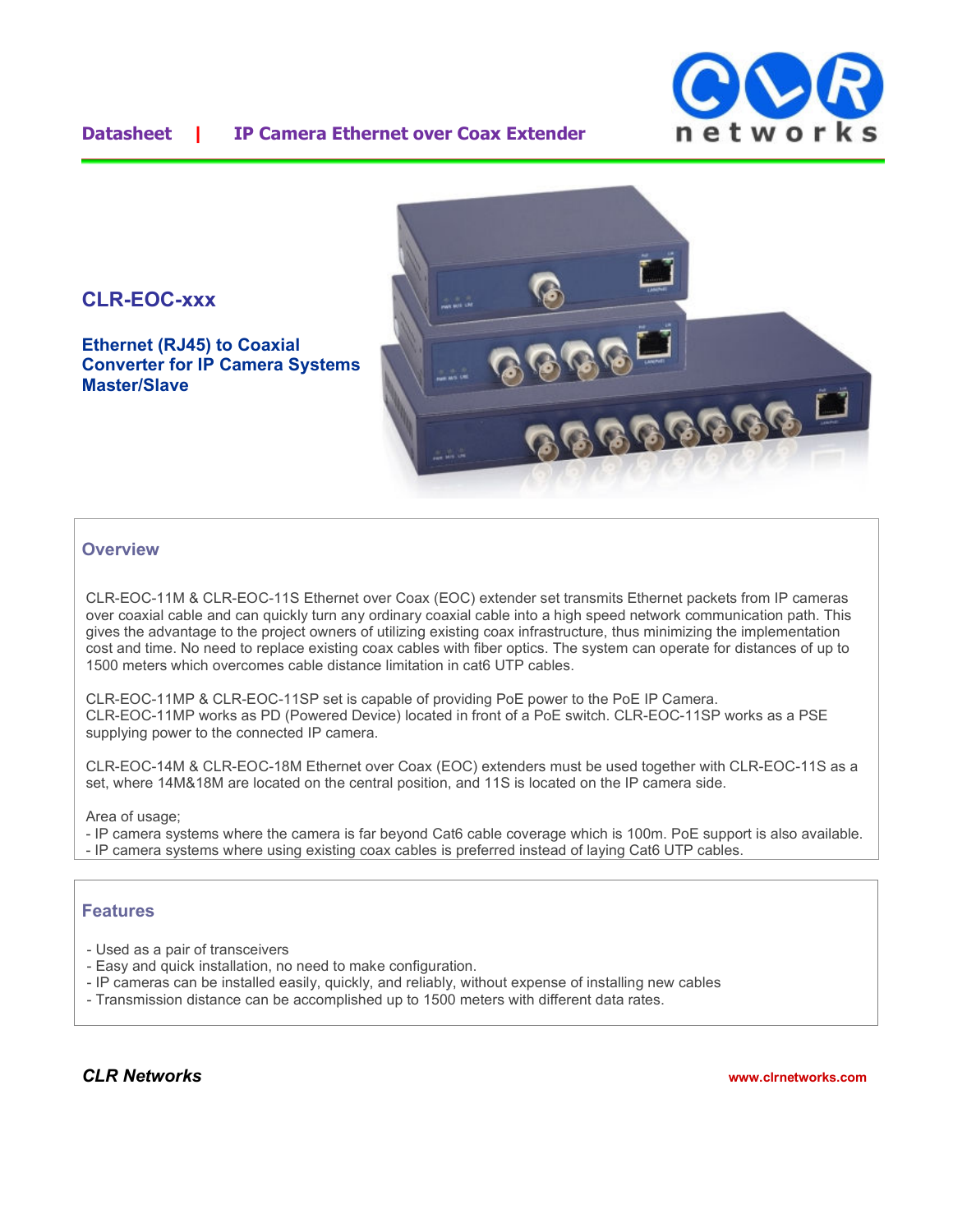

# **Datasheet | IP Camera Ethernet over Coax Extender**

## **Specifications**

| <b>Video and Data Features</b>                         | <b>CLR-EOC-11M</b>                          | <b>CLR-EOC-14M</b>    | <b>CLR-EOC-18M</b>                                                     |  |
|--------------------------------------------------------|---------------------------------------------|-----------------------|------------------------------------------------------------------------|--|
| <b>Network Standards</b>                               | IEEE802.3i, IEEE802.3u, IEEE802.3x          |                       |                                                                        |  |
| Connector type                                         | 1xBNC for coax, 1xRJ45<br>for Eth interface | Eth interface         | 4xBNC for coax, 1xRJ45 for 8xBNC for coax, 1xRJ45 for<br>Eth interface |  |
| Cable type                                             | $75\Omega$ coaxial cable and Cat6 UTP Cable |                       |                                                                        |  |
| Forwarding method                                      | Store and forward                           |                       |                                                                        |  |
| Data rate for ethernet<br>interface                    | 10/100Mbps                                  |                       |                                                                        |  |
| <b>Transmission Distance with</b><br>75Ω Coaxial Cable | 300 meters at 90Mbps                        |                       |                                                                        |  |
|                                                        | 400 meters at 80Mbps                        |                       |                                                                        |  |
|                                                        | 600 meters at 60Mbps                        |                       |                                                                        |  |
|                                                        | 800 meters at 50Mbps                        |                       |                                                                        |  |
|                                                        | 1200 meters at 30Mbps                       |                       |                                                                        |  |
|                                                        |                                             | 1500 meters at 15Mbps |                                                                        |  |
|                                                        |                                             |                       |                                                                        |  |
| <b>General Parameters</b>                              | <b>CLR-EOC-11M</b>                          | <b>CLR-EOC-14M</b>    | <b>CLR-EOC-18M</b>                                                     |  |
| <b>Operating Temperature</b>                           |                                             | $0 °C \sim +50 °C$    |                                                                        |  |
| Storage Temperature                                    | $-20$ °C ~ +70 °C                           |                       |                                                                        |  |
| Relative humidity                                      | $0 \sim 95\%$ (Non-condensing)              |                       |                                                                        |  |
| <b>Dimensions</b>                                      | 28 x 85 x 117 mm                            | 28 x 85 x 117 mm      | 28 x 105 x 217 mm                                                      |  |
| Power Supply                                           |                                             | <b>DC 12V</b>         |                                                                        |  |
| <b>Power Consumption</b>                               |                                             | $3W$                  |                                                                        |  |